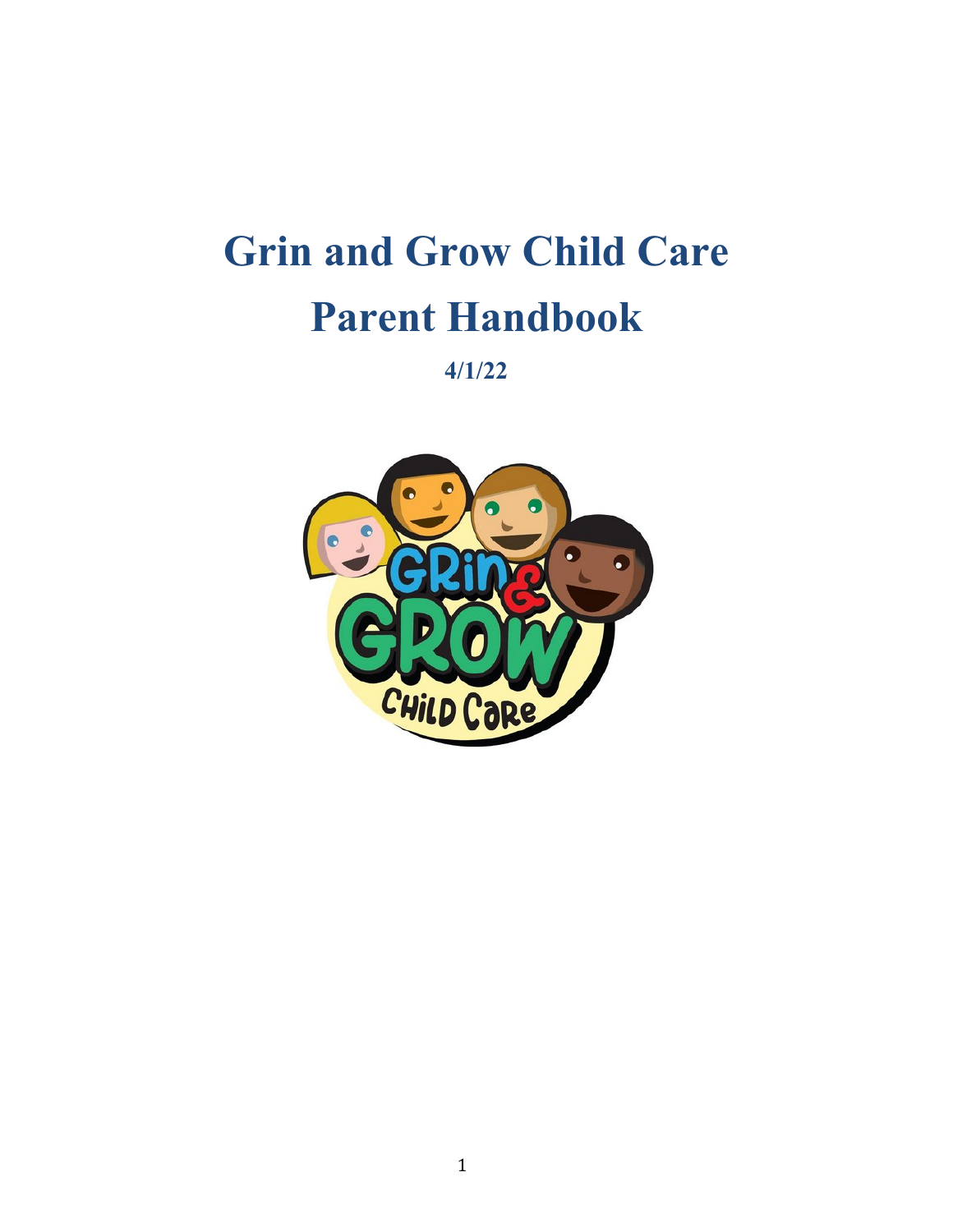# **TABLE OF CONTENTS**

| V. Parent Involvement Policies and Procedures13   |
|---------------------------------------------------|
| VI. Legal Requirements and Grievance Procedures14 |
|                                                   |
|                                                   |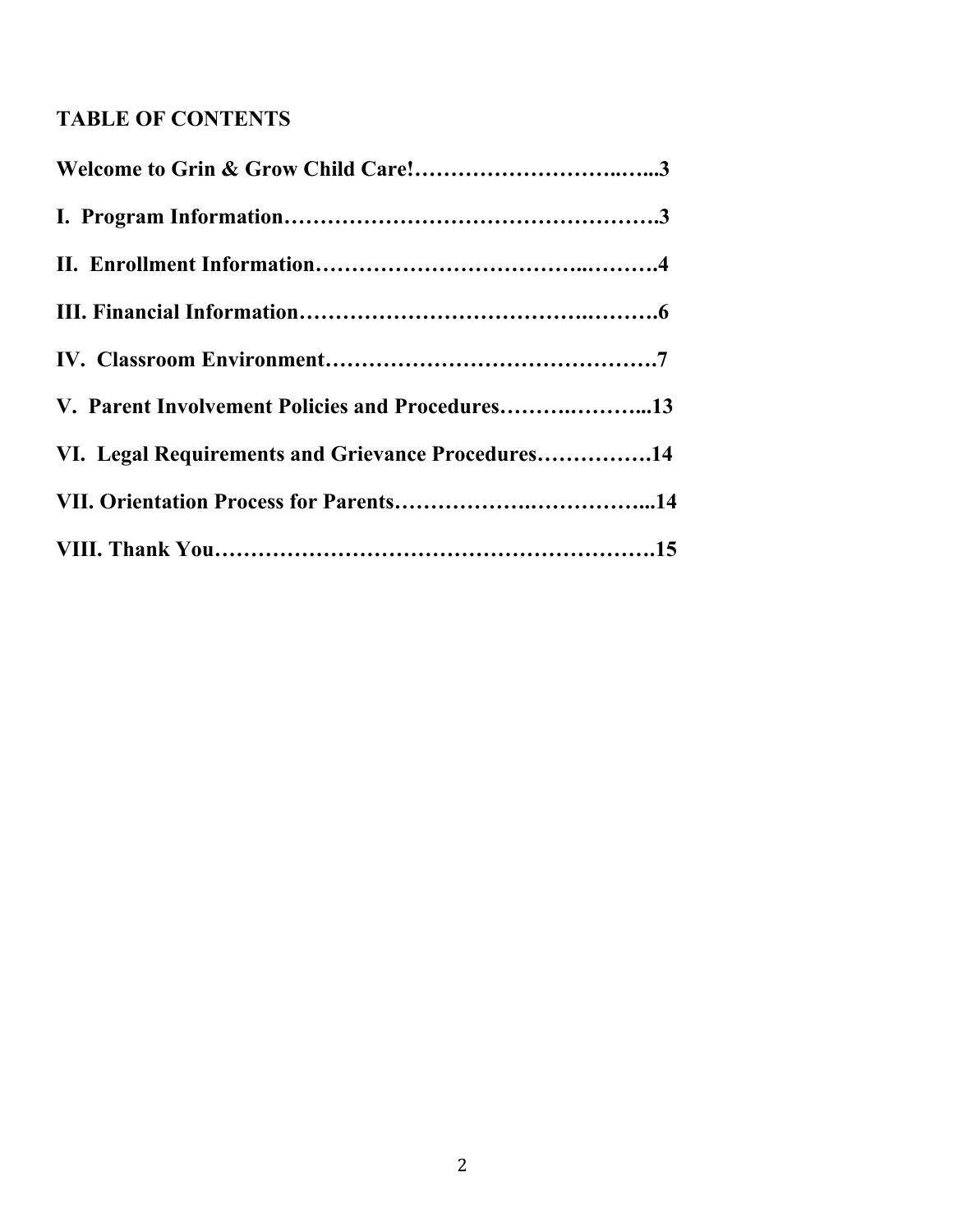# **Welcome to Grin & Grow Child Care!**

As our name implies, we are interested in providing a positive environment where your child can grow socially, intellectually, emotionally and physically. This handbook is designed to acquaint you with Grin & Grow's philosophy, policies and procedures.

Grin & Grow is a private, non-profit child care center founded in 1943 by the Junior League of Waterloo-Cedar Falls. Originally intended as a nursery for the children of women working in the local plants during World War II, it continued to provide child care services to working parents after the war under the Junior League until incorporating under the name of Grin & Grow Ltd as a self-standing child care agency.

#### **Mission, Philosophy and Goals of Grin & Grow**

The mission of Grin & Grow is to provide a safe, nurturing, quality early childhood education program to a diverse population regardless of income.

By providing high quality, affordable child care services, Grin & Grow is able to provide a valuable support service to parents, while at the same time helping your child acquire the developmental skills needed to be successful in school and later in life.

Grin & Grow seeks to help in your efforts to raise your child by acting as an extension of the family. Parents are always welcome; feel free to visit any time to see how your child's day is going or to evaluate our services.

At Grin & Grow we are committed to the following goals:

- To provide you with affordable infant through preschool-aged child care.
- To provide a safe, nurturing and supportive environment for your child.
- To promote your child's social, emotional, physical and intellectual growth and development.
- To provide your child with an educational environment that is developmentally appropriate to their age, addresses individual needs, and allows your child to develop at his/her own rate.
- To promote the elimination of racism, sexism, and child abuse.
- To provide your child with positive experiences that celebrates diversity.
- To provide opportunities for parents to enhance their individual parenting skills.
- To promote community education and outreach on child care, parenting skills, and other issues in early childhood education that affects both you and your child.

# **I. Program Information**

Grin & Grow provides early childhood education and child care services at: 608 West 4<sup>th</sup> Street, Waterloo, Iowa.

#### **Child Care Services Program**

We provide full day, full year services for children between the ages of 6 weeks to Kindergarten. The program can also accommodate part-time and half-day enrollments upon space availability.

Children enrolled under our General Child Care Services Program are enrolled into classrooms based upon their age and developmental abilities. Preschool classrooms are led by teachers with degrees in Early Childhood Education, Child Development or related fields. All classrooms adhere to state regulations regarding the number of staff to children ratios. All classroom teachers are trained in First Aid and CPR, and are screened through the Iowa Department of Humans Services for child abuse or other convictions prohibiting their employment in a child care setting.

Classrooms are set up in the following structure:

| Infant's Classroom  | 1 Teacher for 4 Children | Capacity for 5  |
|---------------------|--------------------------|-----------------|
| Toddler's Classroom | 1 Teacher for 4 Children | Capacity for 12 |
| 2's Classroom       | 1 Teacher for 6 Children | Capacity for 12 |
| 3's Classroom       | 1 Teacher for 8 Children | Capacity for 16 |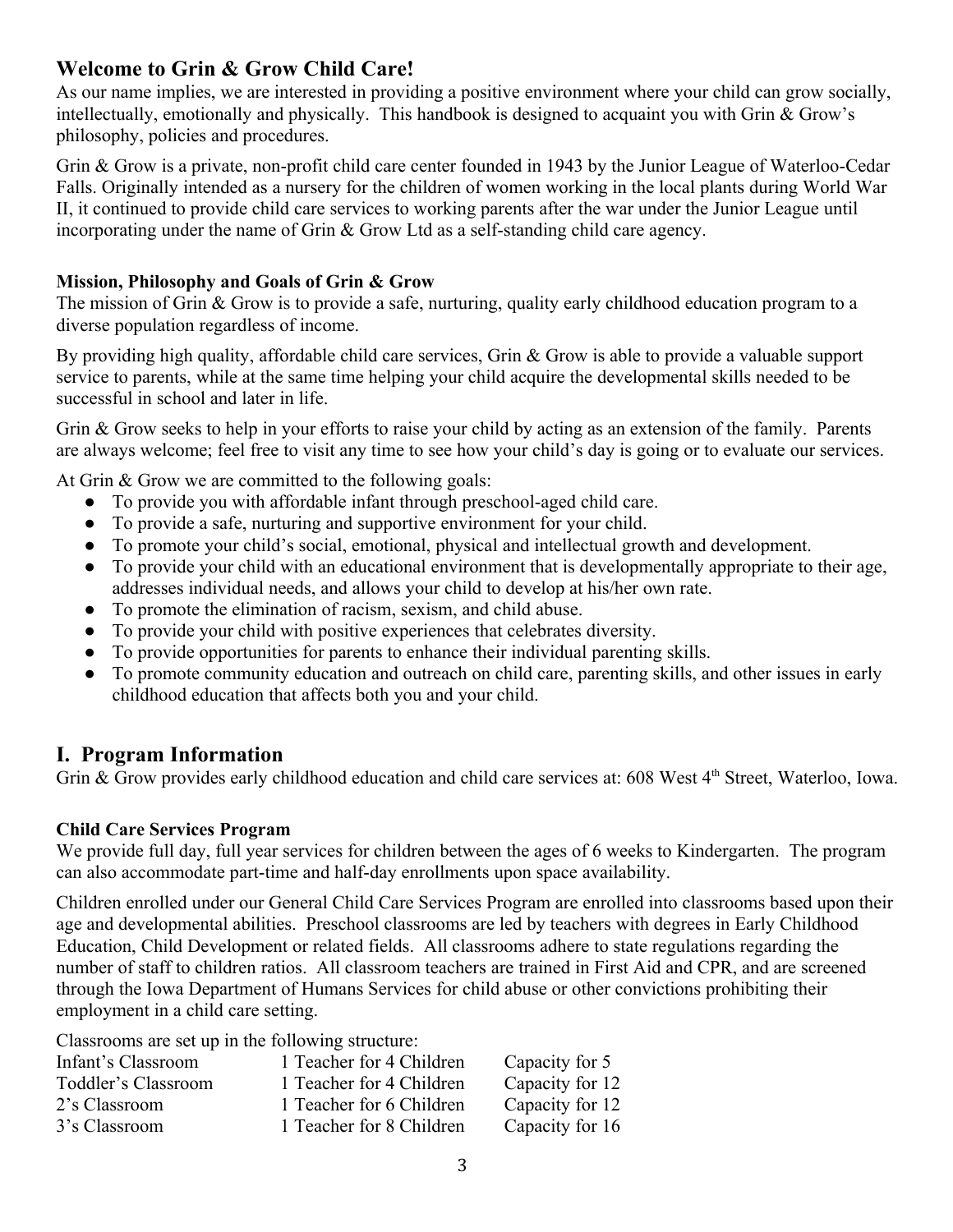| $4/5$ 's Classroom    | 1 Teacher for 12 Children | Capacity for 24 |
|-----------------------|---------------------------|-----------------|
| High Hope's Classroom | 1 Teacher for 8 Children  | Capacity for 23 |

Tuition fees are based upon the number of "units of care" your child receives in a day. A unit of care is a 5 hour block of time. Children will be charged 1 unit of care for the first 5 hours of service, and 2 units of care for anything over 5 hours.

Parents are expected to notify the center by 9:00 am on any day that your child is scheduled to attend but will be absent. Notification is needed so the center can adjust staffing patterns and food service for the day.

## **Child and Adult Food Program**

Grin & Grow is a participating agency of the USDA's Child and Adult Food Program, which is administered by the Iowa Department of Education. As a participating agency in the Child and Adult Food Program, Grin & Grow abides by the following nondiscrimination policies:

- In accordance with Federal law and U.S. Department of Agriculture policy, this institution is prohibited from discriminating on the basis of race, color, national origin, sex, age, or disability. To file a complaint of discrimination, write USDA, Director, Office of civil rights, 1400 Independence Avenue. S.W., Washington D.C. 20250-9410, or call (800) 795-3272 (voice) or (202) 720-6382 (TTY).
- It is the policy of this CNP provider not to discriminate on the basis of race, creed, color, sex, sexual orientation, gender identity, national origin, gender, disability, or religion in its programs, activities, or employment practices as required by the Iowa Code sections 216.7 and 216.9. If you have questions or grievances related to compliance with this policy by this CNP Provider, please contact the Iowa Civil Rights Commission, Grimes State Office Building, 400 E. 14<sup>th</sup> St., Des Moines, IA 50319-1004; phone number 515-281-4121, 800-457-4416; web site: [Http://www.state.ia.us/government/crc/index.html.](http://www.state.ia.us/government/crc/index.html)
- For more information about other scholarship opportunities, please visit with the center office.

# **II. Enrollment Information**

To enroll a child at Grin & Grow, the following materials must be completed at least one day prior to starting:

- Family Information form
- Emergency/Medical forms
- Current physical of child
- Current Immunization record
- Emergency Authorization form
- CCAFP application.
- Current Physical of Child
- Current Immunization Record of Child
- Dental Form
- Emergency/Medical Forms
- Enrollment Agreement Form
- Face Sheet
- Family Information Form
- Individual Authorized To Receive My Child Form
- Iowa Eligibility Application (for the Food Program)
- Tuition Agreement

This information is required by state Child Care Licensing regulations for all children enrolled in child care.

#### **Immunization and Physical Requirements**

State law requires that all children enrolled in child care have current immunization records on file with the center. State regulations also require that all children enrolled have an annual physical on file. Parents are asked to provide proof of immunizations and a current physical at the time of enrollment. Failure to provide the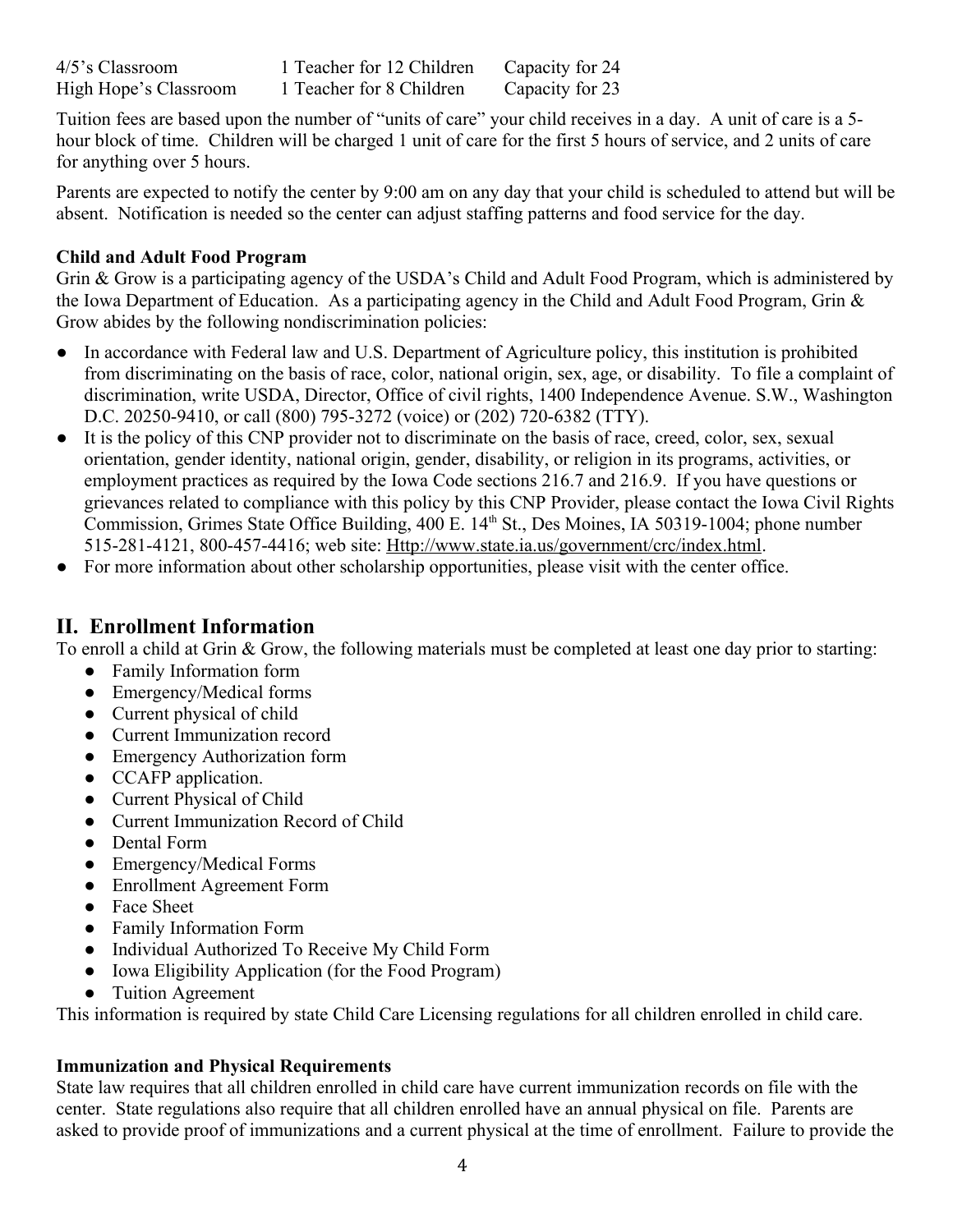required immunization or physical health data will result in the child's exclusion from child care services. Physical and immunization information are required to be updated annually.

#### **Accommodations**

Grin & Grow seeks to provide an early childhood environment that promotes every child's social, emotional, physical and intellectual development. If your child has a developmental condition, an assessment will be conducted to determine what program accommodations are required to provide the requested child care services. A parent meeting will be scheduled to discuss the plan for a more official evaluation from Central Rivers Area Education Agency. In cases where it is determined that such accommodation is beyond the scope and means of the agency to provide, assistance will be given in referring your child to an alternative early childhood service.

Dietary, religious, or cultural accommodations will be observed as part of your child's experience at Grin & Grow. Such requests for accommodations should be submitted in writing at the time of enrollment so appropriate accommodations can be made. Some dietary accommodations may require a physician's statement when in conflict with state requirements.

We also provide accommodations to parents and guardians. If you need assistance reading Grin & Grow documents or translation services, please let the office know. Grin & Grow is able to access other organizations to assist you with understanding our written and verbal communication.

#### **Days and Hours of Operation**

Grin & Grow is open Monday through Friday, 6:00 am to 6:00 pm on a year-round basis, but is closed for holidays, winter break, and inclement weather. Children cannot be received for care before 6:00 am due to licensing regulations. Parents must ensure that their child has been picked up from the center by the 6:00 pm closing time. Failure to do so will result in late fees and/or termination of your child's enrollment (please see III. Financial Information for more details).

#### **Staff to Child Ratio**

Grin & Grow complies with state licensing regulations regarding the number of staff present in each classroom.

- 1 staff person is present for every four infants and toddlers
- 1 staff person is present for every six 2 year-olds
- 1 staff person is present for every eight 3 year-olds
- 1 staff person is present for every twelve 4 or 5 year-olds

#### **Snow Days – Severe Weather Closures**

During severe weather, Grin & Grow will notify KWWL by 5:30 am about a closure of the centers. In cases of early dismissal, Grin & Grow will notify KWWL. Parents are urged to watch KWWL on television for updates or install the KWWL app on their cellular telephone.

# **Holiday Closure**

Grin & Grow is closed on the following holidays:

- Memorial Day
- $\bullet$  July 4<sup>th</sup> (Independence Day)
- Labor Day
- Thanksgiving (both Thursday and Friday)
- Christmas Day
- New Year's Day
- Martin Luther King, Jr. Day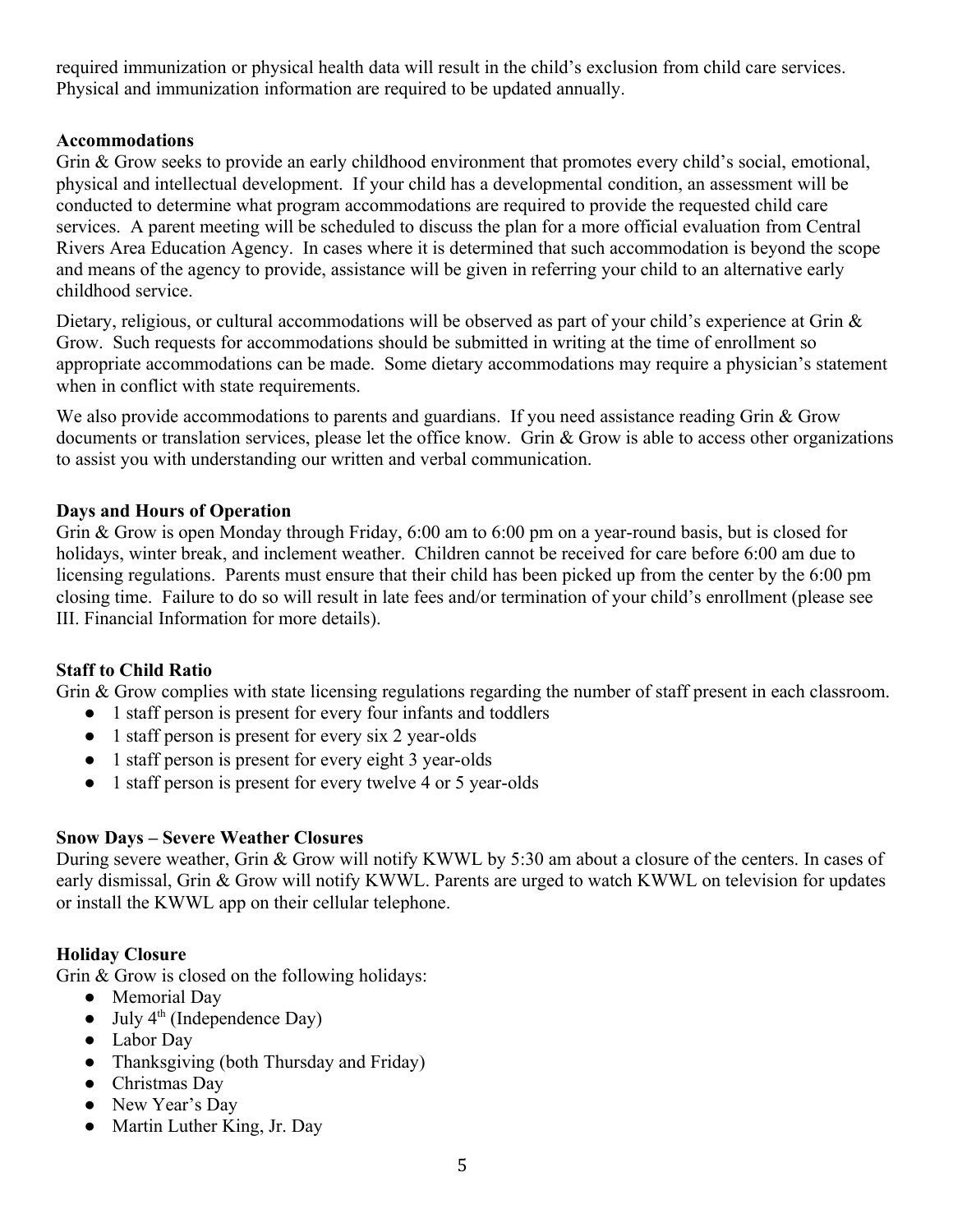Once or twice a year Grin & Grow will be closed for a Teacher In-Service day. Parents will be notified when this is scheduled.

#### **Winter Break Closure**

Grin & Grow is closed for the Winter Break period between Christmas day and New Year's Day.

#### **Illness and Absence Policy:**

If your child is running a fever of 100 degrees or more, is vomiting, has diarrhea, or has an infectious condition you are required to make alternate arrangements for your child's care until they are well. Ill children with these symptoms are highly contagious and can easily infect other children in the classroom. If your child is displaying these symptoms in the classroom, he or she will be sent home to reduce further risk of infection to the other children. Your child is not able to attend the next day if they are sent home. Your child must be symptom-free to return to the center. A certificate of health signed by a doctor may be required before a child may re-enter after any lengthy or serious communicable disease or illness.

If an illness or situation prevents the child from participating comfortably in activities or creates a greater need for care than staff are able to provide without compromising the health and safety of other children, or if a child's condition is suspected to be contagious and requires exclusion as identified by the above symptoms, the child is made comfortable in a quiet location where she or he can be separated from the general classroom activities but remain supervised by a familiar caregiver. If the child is suspected of having a contagious condition you will be notified to arrange alternative care. Parents are expected to pick their child up promptly within one hour if contacted to remove their child.

If your child has been diagnosed as having a contagious condition, please contact the center so that we can notify other parents of the exposure and alert them to watch for similar symptoms in their child. In cases where your child has been exposed to a contagious condition, medical notices will be posted in the center and alerts will be sent home describing the nature of exposure, symptoms to watch for, and action needed for treatment.

Grin & Grow maintains regular contact with the Black Hawk County Department of Health and with the Child Care Nurse Consultants for Child Care Resource and Referral Program. Health information regarding seasonal or other health outbreaks or updates in treatment or applicable immunization and health requirements for children will be shared with you.

Grin & Grow maintains a "No-Nit" policy with regards to head lice. Children with live head lice or with nit casings in their hair will be excluded from the center until the hair has been treated and is nit free.

# **Client Confidentiality**

All information concerning your child or your family is confidential and will not be released outside of the agency without your signed consent of release.

# **III. Financial Information**

# **Parent Fees/Payment Expectations**

Grin & Grow will strive to provide a nurturing, educational experience that enables your child to acquire the developmental skills needed to be successful in school. In order to provide this environment, we depend upon regular payments for the care that we provide.

The following is a list of expectations regarding payment on your child's account.

- An enrollment fee of \$10 per child is due when returning the child's enrollment packet charged to help defray the administrative costs of enrollment. Payment is due by the starting day of your child's enrollment.
- You will be billed weekly for the previous week's charges. Payment is expected to keep the account current. Payment on your account is expected with each paycheck. When payment on your account is past due you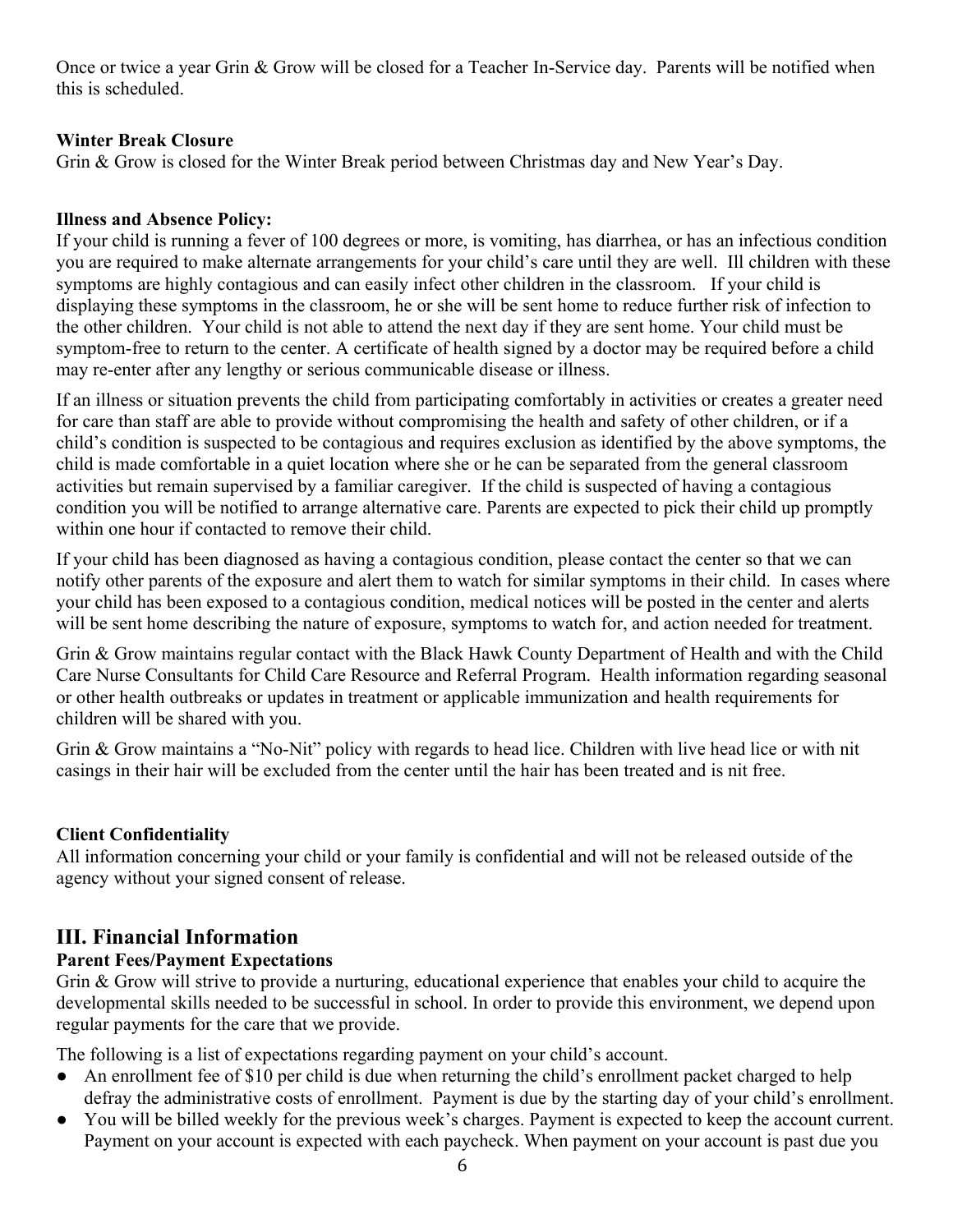will need to meet with the center office to set up a payment plan. Failure to meet these payment requirements may result in suspension of the child.

- Our daily unit is equal to 5 hours of care. If your child is in attendance for more than 5 hours, you will be charged a second unit. If your child is in attendance for more than 10 hours, you will be charged a third unit. If your child participates in one of our Scholarship Programs or your child receives assistance through the state, the unit of service you are billed for will be determined by the rules of that funding source.
- Parents are expected to notify the center by 9 am on any day that your child is scheduled to attend but will be absent.
- **Your child must attend a minimum of 4 days a week.** Enrollment of a student can be terminated due to non-attendance, inconsistent attendance, or excessive tardiness. If your child does not meet the attendance requirement, you will be charged for the absences.
- If we send your child home do to illness, your child is not able to attend the next day. We will not charge you for the following day's absence.
- To assist you with tuition, parents will have 10 No Charge Days that can be used as sick days or vacation days every year. A year will begin on August 1 and end on July 31.
- Children not attending Grin & Grow during the summer will be billed \$75 per child, per month in order to hold the child's spot at the center.
- There will be a \$10 fee on all canceled checks.

#### **Receipts and Tax Statements**

Receipts for payment on your child care account will be given during the year as payments are received. An itemized statement of child care payments received during the calendar year is available upon request after January 1. Parents requiring an itemized statement are asked to submit their request at least one week in advance.

# **Late Pick Up Fee**

It is a parent's responsibility to ensure that their child is picked up from the center by closing time. Parents are required to notify the center if they will be late.

In addition, if a child is not picked up by 6:00 pm, you will be charged a late fee.

• A late fee of \$15.00 for the first 15 minutes and \$20 for every 15 minutes after that will be charged to the family for any children remaining after closing time.

When no contact has been received from the parent and we are unable to make contact with any of the alternative or emergency contacts listed in your child's file, we will contact the appropriate authorities for assistance.

#### **Fundraising Policy**

Grin & Grow strives to keep child care costs at the lowest possible rate that we can offer. To do this, we depend upon periodic fundraising activities to raise additional dollars for the classroom. Through such events we are able to purchase classroom supplies or provide tuition scholarships without passing their costs on to you in the form of higher child care rates. Please help us in our efforts when you receive notices about fundraising events held at the center.

# **IV. Classroom Environment**

# **Arrival and Departure – Your Child's Safety Is Our Priority**

Parents are asked to deliver their child to the classroom teacher when arriving and to sign in their child on the daily attendance roster. This is necessary to protect your child's safety and prevent unattended children from wandering off into the building or parking lot.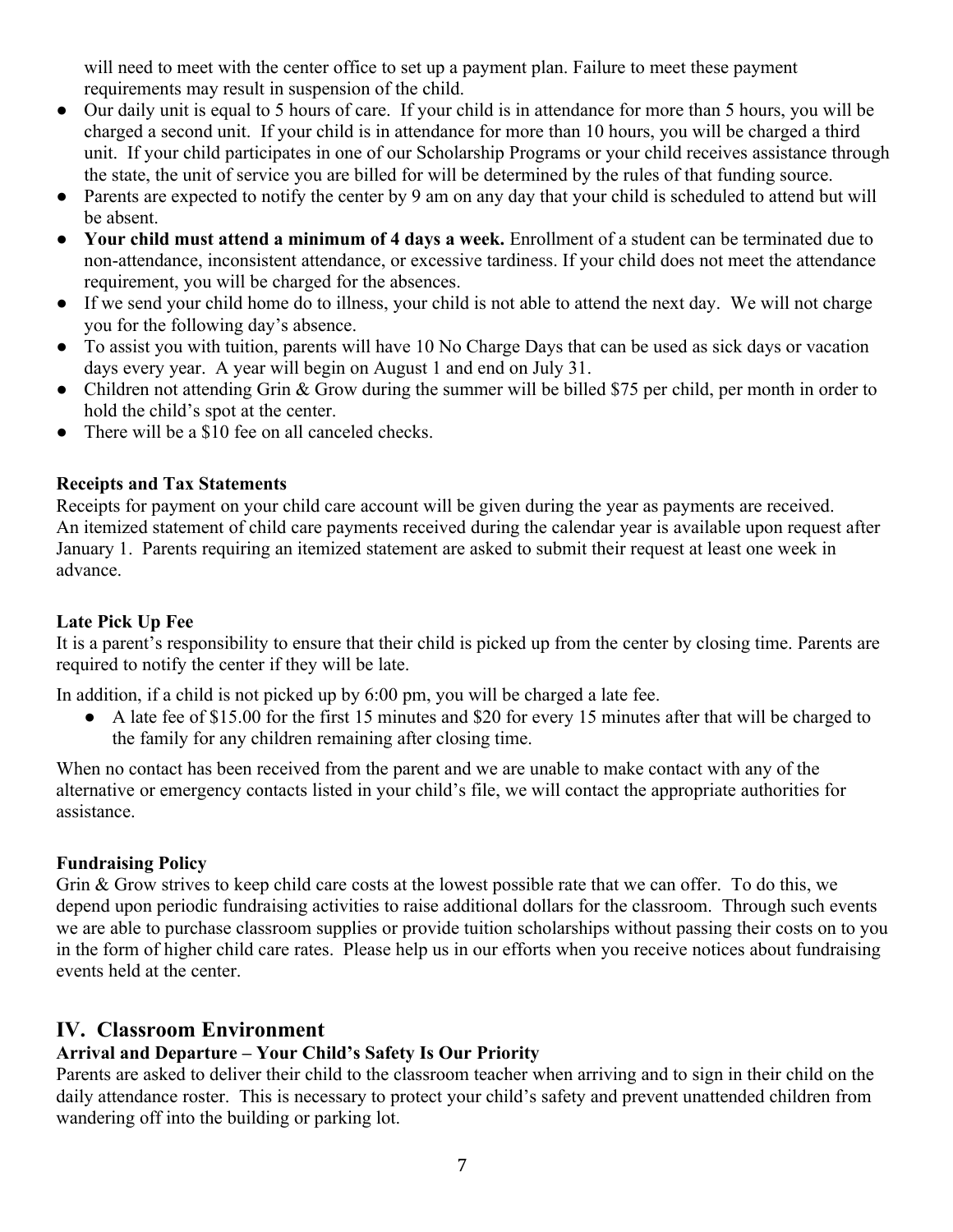Parents are asked to sign their child out when picking up their child at the end of the day, and to check their cubbies for artwork or messages going home.

Parents (or other adults picking up children) will be asked to show picture identification if not known to the staff person on duty. Other individuals picking up the child must be on the form in the child's folder, must show a picture ID, and be over the age of 14. No child will be released to an individual that is not listed on the child's authorization form.

## **Curriculum**

*The Creative Curriculum* is the curriculum used for planning and implementing a developmentally appropriate program at Grin & Grow. Its effectiveness in helping children acquire social competence and the skills they need to succeed as learners is well documented in early childhood research. Through the use of *The Creative Curriculum* we seek to help your child develop skill levels needed to be successful in life.

*The Creative Curriculum* helps promote:

- Social/Emotional development: Your child's sense of self and how they relate to others.
- Language development: Your child's ability to speak and listen in a way that allows them to communicate and relate effectively with others and the world around them.
- Cognitive development: Your child's ability to learn, problem solve, and acquire logical thinking.
- Physical development: Your child's ability to demonstrate fine motor and gross motor development.

Through the use of *The Creative Curriculum,* your child's teacher is able to better understand how your child develops and learns, is able to look at the learning environment provided within the classroom, can examine the classroom teacher's role in the learning process, and can identify how you as the parent, can best work together with the classroom teacher to support your child's optimal development and learning so that when he or she moves on from preschool that they will be ready to succeed in school.

*The Creative Curriculum* recognizes the uniqueness of each child by providing a developmentally appropriate, child-directed learning environment in which the child can construct his/her own knowledge through teacher guided, hands-on experimentation and exploration in the areas of social, emotional, physical, and cognitive development.

Autonomy is the ability to govern one's self, taking into account all relevant factors. Giving children choices that are structured to their level of development encourages personal autonomy. This includes making a conscious decision about the learning center that they choose to visit and the activity that they choose to engage in. The children have the opportunity to find solutions to problems that are acceptable to everyone involved. This could include determining rules for a game that is being played, solving a social conflict between two children, deciding the best way to get their toys picked up, analyzing what type of silverware is needed for lunch, and hypothesizing and testing their conjectures for a science experiment.

The climate in the classroom is one of mutual respect with the teacher being a facilitator of learning rather than a dispenser of knowledge. Children are encouraged to respect others in the classroom, as they are themselves respected. In working towards the development of autonomy, the children are encouraged to become responsible for their own behavior and make decisions reflecting that responsibility. This guidance approach incorporates the use of encouragement and natural or logical consequences.

*The Creative Curriculum* also recognizes the importance of family in the development of each child and welcomes the involvement of parents and family members in the program.

Daily activities are designed to support a wide range of goals such as: Supporting transitions, indoor and outdoor experiences, teacher directed and child initiated learning opportunities, individual, small and large group experiences, and responsiveness to the child's needs for rest and nourishment.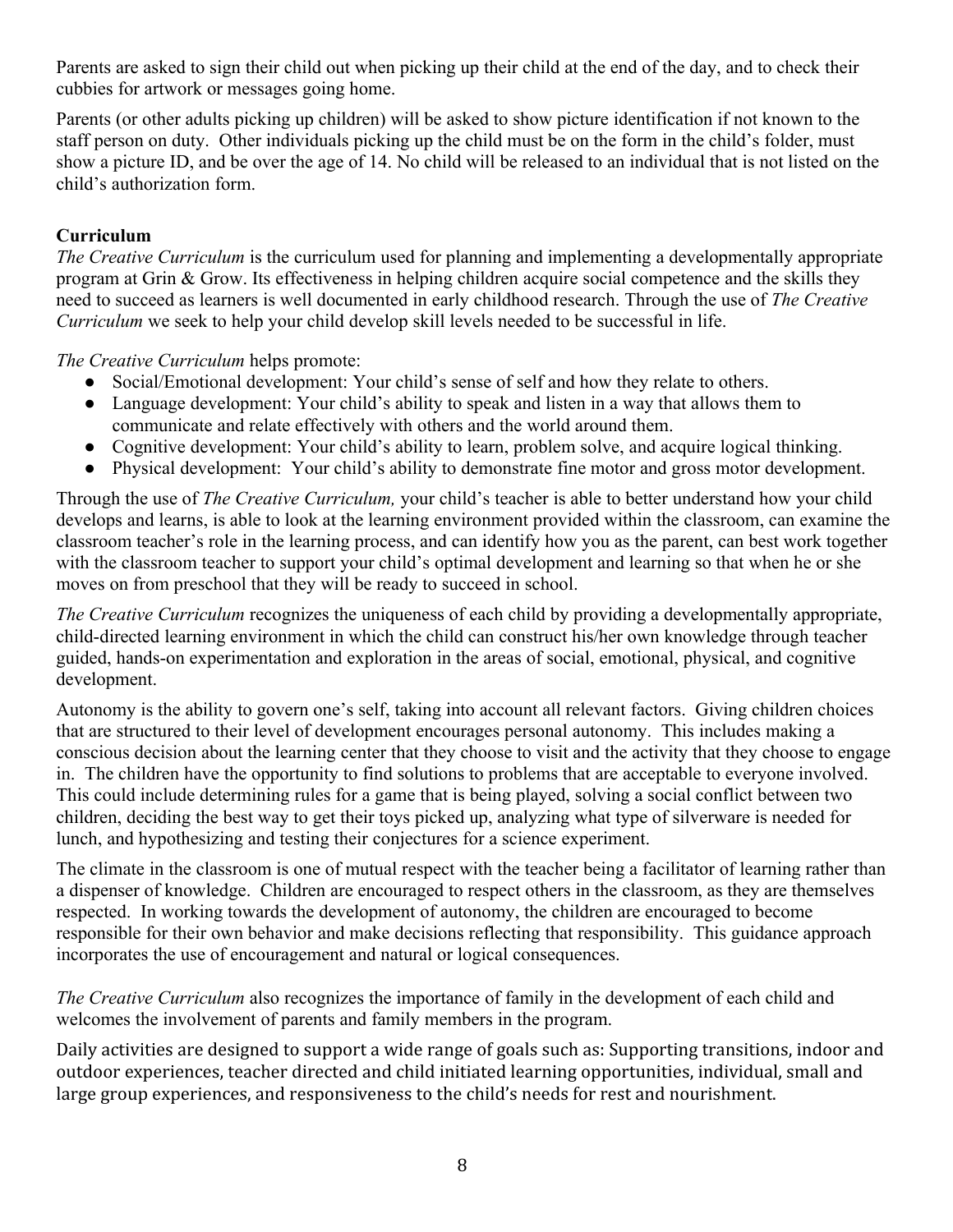#### **Family Culture**

Each family's culture and family dynamics are respected. The daily schedule and activities will focus on bringing family culture to the classroom by offering a variety of toys and materials. We encourage input from parents on how to incorporate your culture into the classroom.

Community resources are available to your family at little or no cost. Some services are available through referral only. For more information about community resources available to you contact the center office.

#### **Communication Between Home and Center**

Frequent communication between parents and the classroom teacher is essential to building a trusting relationship and for keeping you informed about the daily happenings in your child's life at the center. To this end, Grin and Grow will seek to keep you informed through classroom "happy notes", bulletin board displays, newsletters, and progress reports. Classroom teachers are available to you throughout the week. A good time to reach them by phone is between 1:00 pm - 2:30 pm. Face-to-face meetings are also available upon request.

#### **Conflict Resolution**

Where there are children together in a classroom, conflict is inevitable. When possible, classroom teachers will use redirection to avoid conflicts from occurring. When conflicts arise within the classrooms, teachers will facilitate conflict resolution between the parties involved. Instead of employing physical aggression, children will learn to use words to resolve their quarrels. When children can share their concerns with others involved, they are better able to solve their own problems.

We will also use logical consequences when a child behaves in a manner disruptive to the Classroom. For example, if a child made a mess while engaging in inappropriate behavior, they will be required to help clean up the mess. It is important that children learn that there are consequences to their actions so that they are able to acquire internal controls and learn problem solving skills that produce positive results.

Discipline strategies **not permitted** at Grin & Grow include: corporal punishment, punishment causing humiliation, fear, pain or physical discomfort, locking children alone in an area, leaving children alone, using mechanical restraints, associating punishment with concerns regarding illness, food or rest, or the use of verbal abuse, threats or disrespectful remarks about a child or her/his family.

#### **Evaluation and Assessment**

Evaluations and assessments will be completed on all children. Children who are age 3 or older will have a Parent/Teacher Conference and will receive a developmental assessment based upon *The Creative Curriculum* at three intervals during the program year. These assessments are conducted in the fall, winter and spring to give you an idea of where your child's developmental skill levels are at and to look at how their skill levels have progressed over the program year. Children under age 3 will also have a Parent/Teacher Conference at least once a year. Other assessment or screening tools may also be used in working with your child to develop their levels of developmental readiness and for individualizing the classroom curriculum to your child's developmental readiness. These assessments or progress reports will be shared with you during Parent/Teacher Conferences.

All individual information obtained through assessment and screening tools implemented within the classroom is confidential and will not be released without the expressed written consent of the parent. Group results not identifying individual children may be released for reporting purposes to the state of Iowa or approved funding sources for research purposes.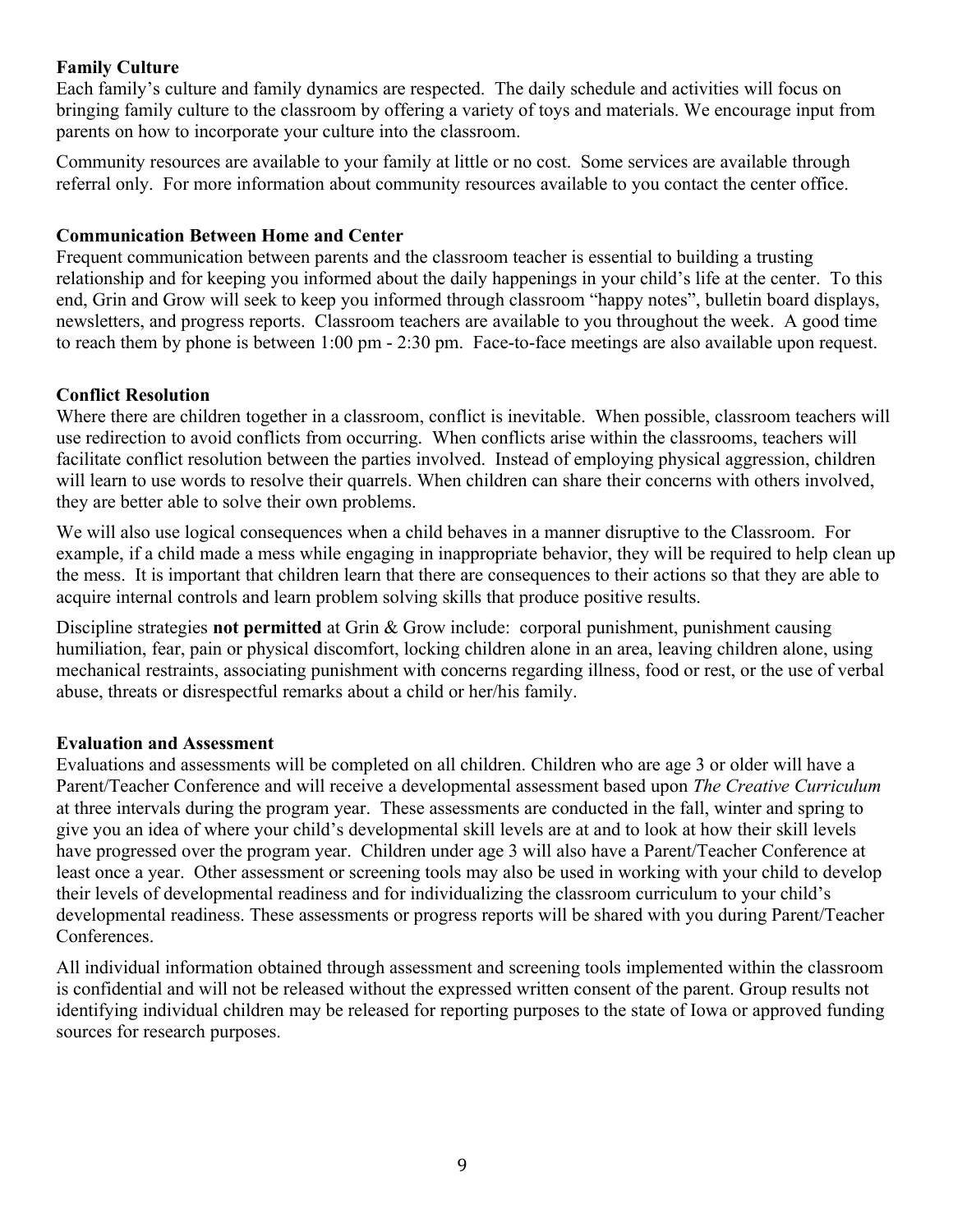#### **Conferences**

Progress Conferences will generally be held 2-3 times during the year for 3-5 year olds and 1 time during the year for 6 weeks-2 year olds. Parents with children in the Voluntary Preschool Program may have a conference in their own home.

The purpose of Progress Conferences is:

- Acquaint you with your child's developmental skill levels and progress
- Involve you in the developmental planning for your child
- Identify and review specific goals that you have for your child's early childhood experience at the center
- Discuss ways in which you can support your child's learning experience at Grin & Grow

Your child's Teacher, Program Coordinator, or Executive Director will also be available for consultations throughout the program year to answer your questions or concerns, or to address specific developmental issues with your child.

#### **Food Services and Nutrition**

We serve Breakfast from 8:00 am - 8:30 am, Morning Snack from 10:00 am - 10:15 am, Lunch from 12:00 pm - 12:30 pm, and Afternoon Snack from 2:45 pm - 3:00 pm. Menus are posted on the parent board in the hallway by each classroom. Dietary restrictions and allergies are taken into account for individual children when necessary.

#### **Birthday and Special Event Treats**

As part of our participation in the Child and Adult Care Food Program, Grin & Grow has made a commitment to serve foods meeting USDA standards and to discourage the intake of "empty" caloric foods like candy. In addition, given the array of food allergies, no food birthday treats are allowed. Parents are given the option of purchasing an inexpensive package of age appropriate items for their child to share.

Children wishing to pass out birthday/party invitations at the Center must give an invitation to all children in the classroom or they are not permitted to be passed out at the Centers.

#### **Administration of Medication**

No medication can be given to a child without a signed release by the parent authorizing center staff to do so. This applies to both prescription and non-prescription medicines. When medication is required for your child, please fill out the appropriate form, available from the child's teacher. All medical information is kept confidential.

#### **Medical Emergency**

In the event of a medical emergency, Grin & Grow staff will administer first aid for minor cuts, scrapes or other injuries not requiring immediate medical attention. Parents must sign an accident report describing the injury and first aid given. Parents may request a copy for their own records.

In cases requiring emergency medical treatment, classroom teacher will administer emergency first aid until medical assistance arrives. Staff do not transport children to the hospital. In cases where emergency transport is needed, 911 will be called for assistance. When emergency medical care is needed, parents will be contacted regarding the injury and requested to meet their child at the hospital or clinic location.

In order to expedite any emergency medical treatment needed, parents are asked to keep information regarding their child's doctor, dentist and hospital preference current with the center office.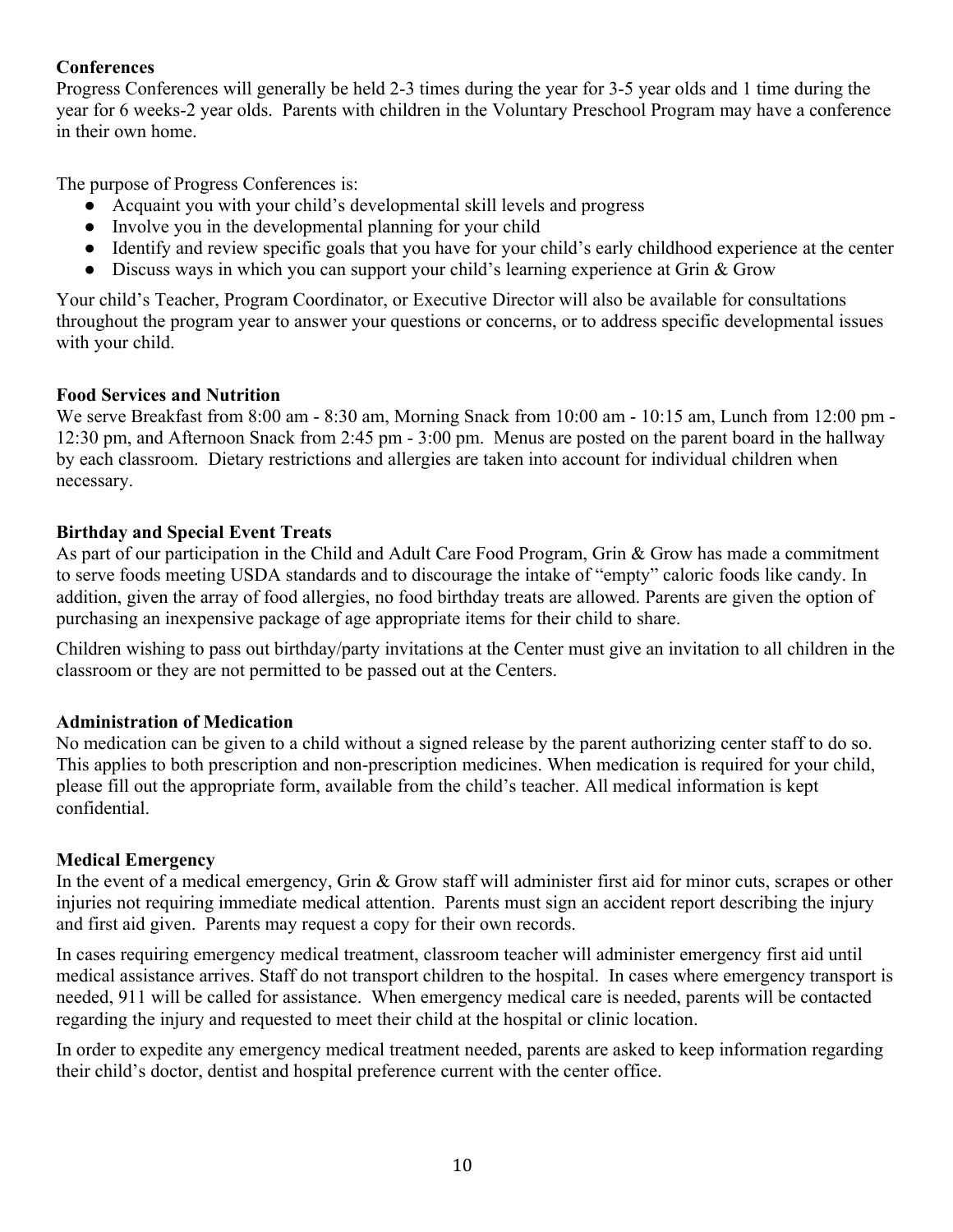#### **Infant Sleeping Requirements**

To reduce the risk of Sudden Infant Death Syndrome (SIDS), infants, unless otherwise ordered by a physician, are placed on their backs to sleep on a firm surface manufactured for sale as infant sleeping equipment that meets the standards of the United States Consumer Product Safety Commission.

In addition:

- Quilts, blankets, stuffed toys, and other soft items are not allowed in cribs or rest equipment for infants younger than twelve months.
- After 12 months, children will use a cot and may use a blanket to cover up with. The blanket must not be covering their head.

After being placed down for sleep on their backs, infants may then be allowed to assume any comfortable sleep position when they can easily turn themselves from the back position.

#### **Tobacco-free/Nicotine-free Policy**

State regulations prohibit smoking or use of tobacco products within childcare programming areas. It is the policy of Grin and Grow Ltd. that smoking or use of tobacco products be prohibited within center facilities at all times. Grin and Grow will follow any licensing standards and procedures issued by the Iowa Department of Health and Services, (IDHS Licensing Standards and Procedures: 109.3.8). Employees should ask their supervisor as to location of a designated smoking area.

#### **Advancement of Children**

Children are advanced into the next classroom based upon both their age and their developmental readiness. We make an intentional effort of having classrooms join together for activities throughout the year, which allows children the opportunity to get to know all teachers in order to help with the transition to the next classroom.

Due to regulations, advancement of infants and toddlers will be different. Please visit with the center office if you have questions or concerns.

# **Field Trips**

Classroom field trips occur throughout the year as part of our educational program for children between the ages of 2-5 years. Transportation for all field trips will be contracted with a licensed company. When a field trip is planned for your child's classroom, you will receive advance notice of the date and time of the field trip.

#### **Exclusionary Policy**

Grin & Grow strives to provide ongoing child care services to all families with children enrolled in our programs. There are times however, when these services may be temporarily suspended or terminated.

Reasons for temporary exclusion of a child can include:

- Contagious condition
- Disruptive or injurious behavior
- Outstanding tuition fee balance
- Lack of required immunization or physical records

Reasons for termination of services can include:

- Outstanding tuition fee balance
- Disruptive or injurious behaviors
- Failure to provide required immunization and physical records
- Service needs beyond the scope or ability of the agency to provide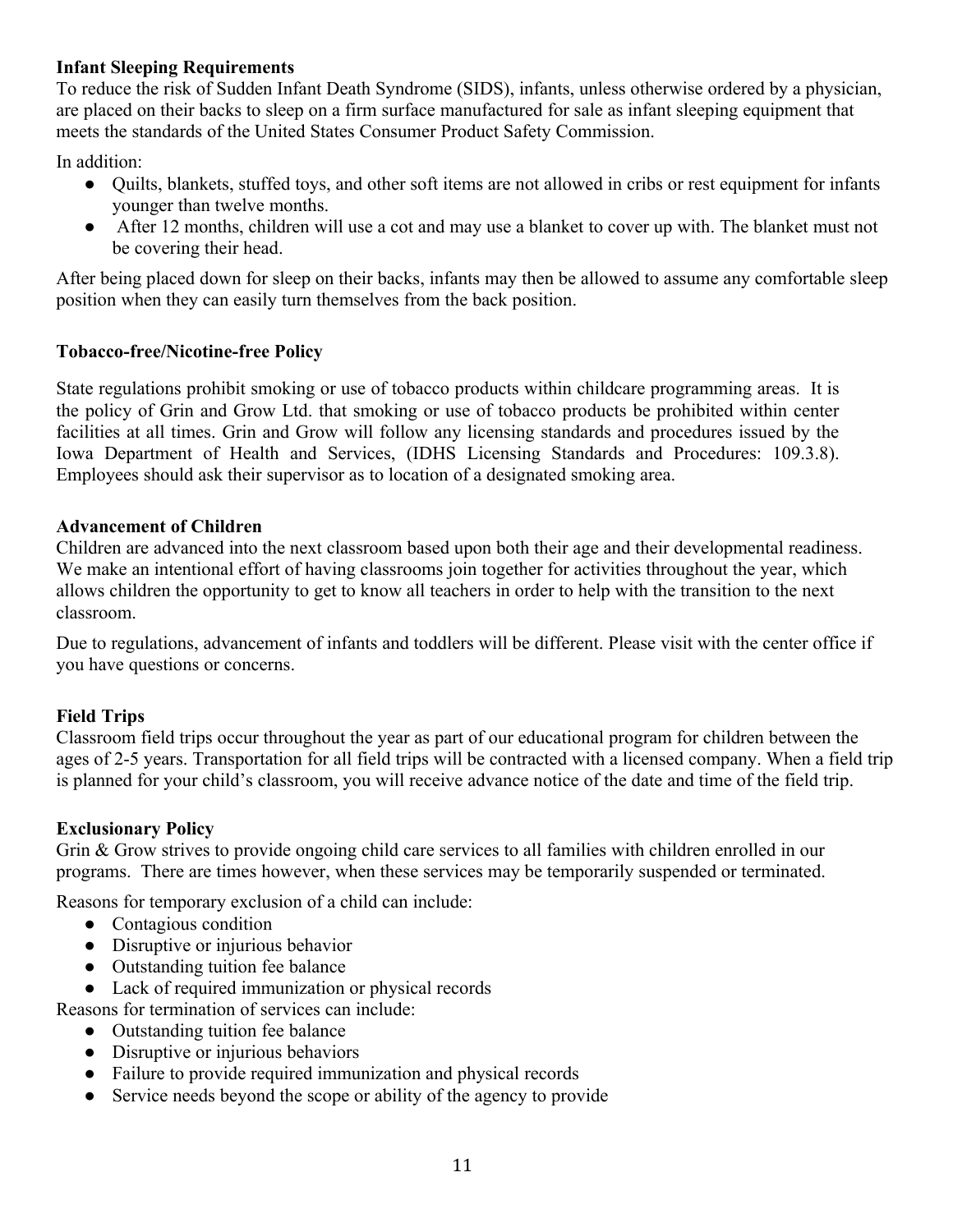#### **Clothing and Personal Items**

Grin & Grow is not responsible for lost or damaged articles of clothing, toys or other personal items. We ask that children refrain from bringing personal toys, pets or other personal items from home, as these can become lost or broken. Parents should clearly mark their child's belongings for identification purposes. If your child is missing clothing or other personal items, please contact the center office to report its loss. Classroom teachers will then look for the lost item and check to make sure it was not taken home by mistake by another child.

#### **Outdoor Play**

Outdoor play opportunities are provided to all aged children on a daily basis when weather, air quality and environmental safety conditions do not pose a health risk.

Parents should ensure that their child is properly protected against cold, heat, sun injury and insect-borne disease by:

- Dressing their child in clothing that is dry and layered for warmth in cold weather.
- Sending their child in warm winter coat, mittens and snow boots in winter weather.
- Dressing their child in light-weight, sun-protective clothing during warm weather.

Children have the opportunity to play in shade. When in the sun, they should wear sun-protective clothing, applied skin protection, or both. Parents are required to provide chapstick and sunscreen of SPF 15 or higher along with written permission for its application on their child. Sunscreen in aerosol cans are not allowed the centers.

When public health authorities recommend use of insect repellents due to a high risk of insect-borne disease, only repellents containing DEET are used, and these are applied only on children older than two months. Aerosol cans are not allowed. Insect repellent will only be applied with written parental permission and shall be applied no more than once a day.

#### **Diapers, Wet or Soiled Clothing**

Parents of infants and toddlers are required to provide diapers and pull-ups for their child. Only commercially available disposable diapers or pull-ups are used unless the child has a medical reason that does not permit their use. Documentation of medical need must be provided from your child's health professional. When such conditions occur, cloth diapers and an outer coverings made of waterproof material that contains feces and urine must be provided to meet the child's daily changing needs, as both the diaper and the outer covering are changed as a unit. You will be kept informed when your child's supply of diapers runs low and needs replacement.

Parents of preschool aged children should maintain a supply of spare underwear and clothing for their child at the center. Spare clothing is kept in the child's cubby for when accidents occur. Soiled or wet underwear or clothing will be contained in a disposable container and sent home for laundering. Please ensure that your child's cubby is checked nightly for soiled/wet clothing container.

# **Center Access Policy**

As a licensed child care center in the state of Iowa, we are responsible for ensuring the safety of children at this center and preventing harm by being proactive and diligent in supervising not only the children, but other people present in the center.

As such,

- Unrestricted access is only available to employees of Grin & Grow, subcontracted staff. Unrestricted access means that a person has contact with a child alone or is directly responsible for child care.
- Individuals who have not had a record check are not allowed to assume child care responsibilities or to be alone with children.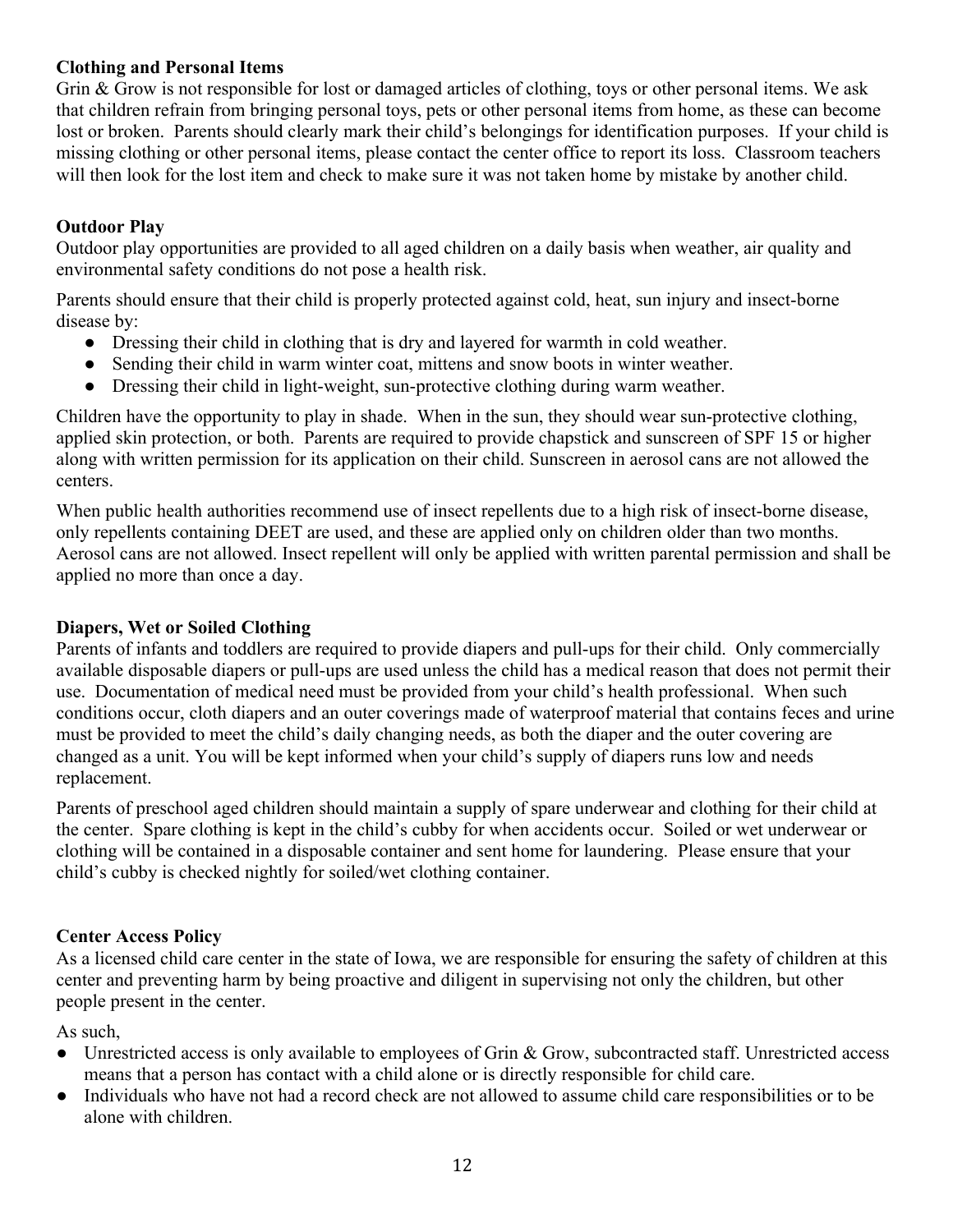- Persons who do not have unrestricted access will be under the direct supervision and monitoring of Grin  $\&$ Grow employees at all times and will not be allowed to assume any child care responsibilities.
- Center staff will approach anyone who is on the property of the center without their knowledge to ask what their purpose is. If staff is unsure about the reason they will contact the Executive Director or Program Coordinator to get approval for the person to be on site. If it becomes a dangerous situation staff will follow the "Intruder in the Center" procedures. Non–agency persons who are on the property for other reasons such as maintenance, repairs, etc. will be monitored by Grin & Grow employees and will not be allowed to interact with the children on premise.
- A sex offender who has been convicted of a sex offense against a minor (even if the sex offender is the parent, guardian, or custodian) who is required to register with the Iowa Sex Offender Registry shall not operate, manage, be employed by, or act as a contractor or volunteer at the center; shall not be on the property of the center without written permission of the Executive Director or Program Coordinator, except for the time reasonably necessary to transport the offender's own minor child or ward to and from the center. In such cases, the DHS Licensing Consultant will be consulted prior to any permission being given. Permission, if given, shall be in writing and shall include
	- The precise location in the center where the sex offender may be present.
	- The reason for the sex offender's presence in the center.
	- The duration of the sex offender's presence.
	- Description of how center staff will supervise the sex offender to ensure that the sex offender is not left alone with a child.

The written permission shall be signed and dated by the Executive Director and sex offender and kept on file for review by the DHS Licensing Consultant.

# **V. Parent Involvement Policies and Procedures**

At Grin & Grow we value parent involvement. Parents are always welcome and have unlimited access to their child and the classroom.

#### **Parent Involvement**

Parental involvement is a major factor in determining the quality of services provided. As Grin & Grow seeks to provide the best possible environment for your child, your participation is crucial to the success of our mission. Parents are invited to become active participants both within their child's classroom and in the decision making of the agency.

Parents may participate on the Program Review or Marketing and Fundraising Committees and are also welcome to serve on the Board of Directors.

- Program Review Committee: The mission of this committee is to ensure quality early childhood education by monitoring children via assessments, providing support to parents and staff through parent and staff surveys and education, and keeping the Board of Directors updated on Program Review.
- Fundraising/Marketing Committee: This committee promotes Grin & Grow and develops and implements fundraising events designed to raise funds for special classroom projects or equipment needs.
- Board of Directors: The board is the legal governing body of the agency, overseeing the general policies and fiscal operations of all agency services and programs.

#### **Program Evaluation**

Grin & Grow values parent involvement in the evaluation of our agency and program services. To this end, parents are asked to complete parent surveys distributed twice a year. Results of this survey will be tabulated and shared at both sites as to how parents in general view our services. We will also share with you plans being put in place to improve program services based upon the results of these annual parent evaluations. Please fill out and return your survey when you receive it in the fall and spring semesters.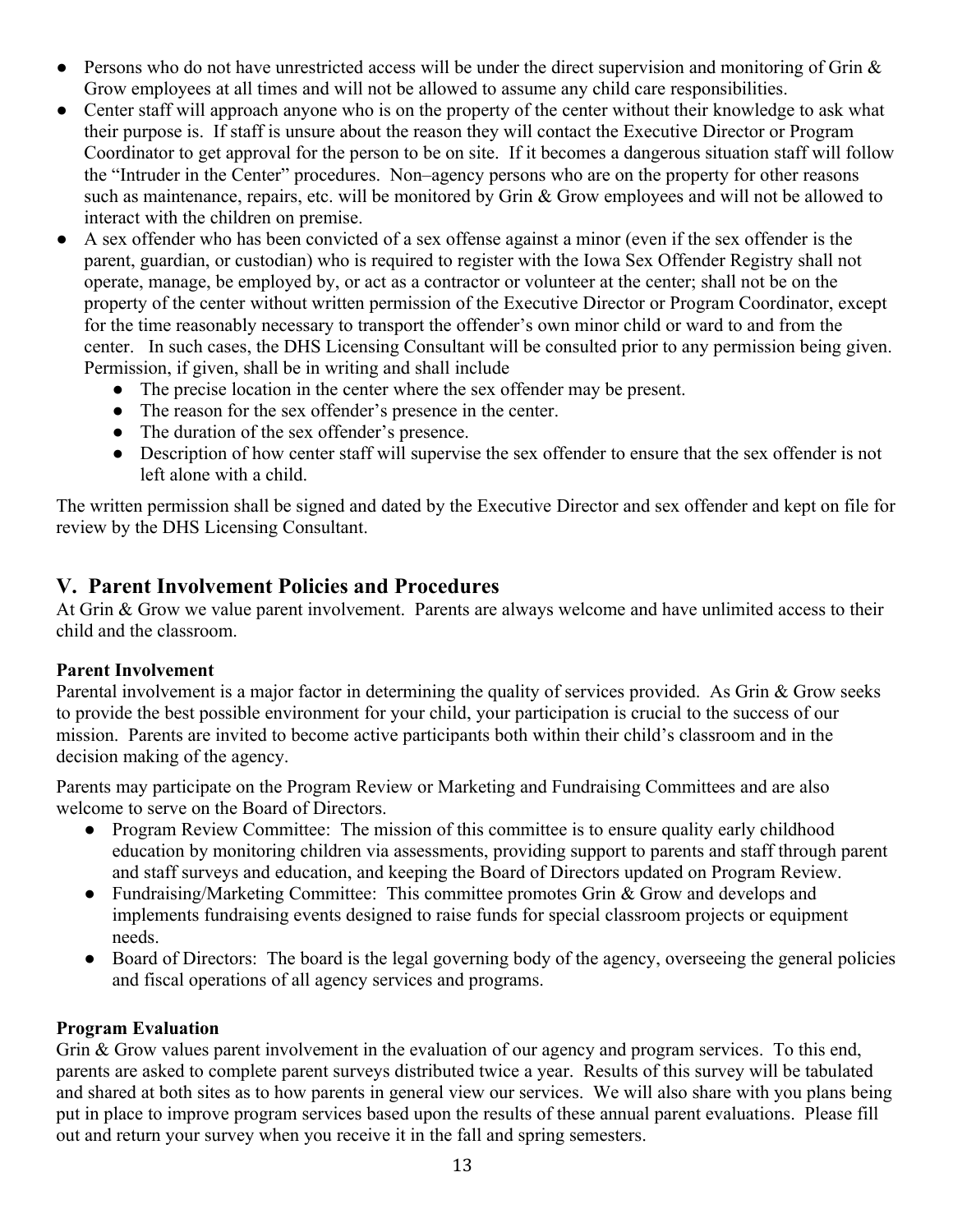# **VI. Legal Requirements and Grievance Procedures**

# **Parent Grievance Procedure**

Strong working relationships between the family and classroom teachers are key to a successful learning experience of the child. At times concerns or disagreements may arise between the family and the teachers regarding the care provided to the child, cultural or religious practices or other reasons. If this occurs, parents are encouraged to discuss the issue with the teachers and resolve the matter together. If a resolution is not reached, parents and/or teachers should contact the Program Coordinator to resolve the matter. If a resolution is still needed, the Executive Director should be contacted for additional assistance. If the Executive Director is unable to resolve the issue, parents may request that the grievance be forwarded to Grin & Grow's Board of Directors for review.

Parents are welcome to visit the child's classroom at any time to observe classroom practices and experiences provided to their child.

#### **Center Responsibility in Mandatory Reporting**

Chapter 232 of the Iowa Code requires us to report suspected cases of child abuse or neglect to the Department of Human Services. For more information, please visit with the center office.

#### **Parent Appeals and Complaints**

Any parent who feels that they have been denied services, or who believes that they have suffered an adverse action with regards to services being delivered by Grin & Grow, as the result of an unjust act, or as the result of discrimination based upon the individual's race, color, national origin, sex, age, religion, creed, physical or mental disabilities may file a complaint of appeal of such action by contacting:

Day Care Licensing Consultant Iowa Department of Human Services 1407 Independence Ave. Waterloo, Iowa 50703 319-291-2441

State licensing regulations require that a copy of the Iowa Department of Human Services' "Child Day Care Centers and Preschools Licensing Standards and Procedures" be made available to any parent.

# **VII. Orientation Process for Parents**

When a prospective parent calls the center asking to enroll their child(ren), the Director of Education or the Program Coordinator will give a brief overview of our program, answer questions, then schedule a time for the prospective parent to tour the center, with a focus on the classroom their child will be placed in.

The tour of the center will consist of the following:

- Explanations of postings in the entryway; DHS statement, etc.
- Visit to the office, explaining what to do if the Program Coordinator or Director of Education is not present and explaining what the assigned roles are.
- Discussion of all classrooms and age groups while walking to the assigned classroom for their child.
- Sharing Information about Sick Policy, Medication Policy, meal Program, Attendance Policy, Billing Policy, what parents need to provide, etc.
- Introducing teachers when entering the assigned classroom, sharing the teachers experience and strengths, then describing the daily schedule, room arrangement, and any additional environment information.
- While walking back to the office, the parent will be asked more specific details, dietary needs, drop off/pick up time, funding source, etc. Parents will be informed about the